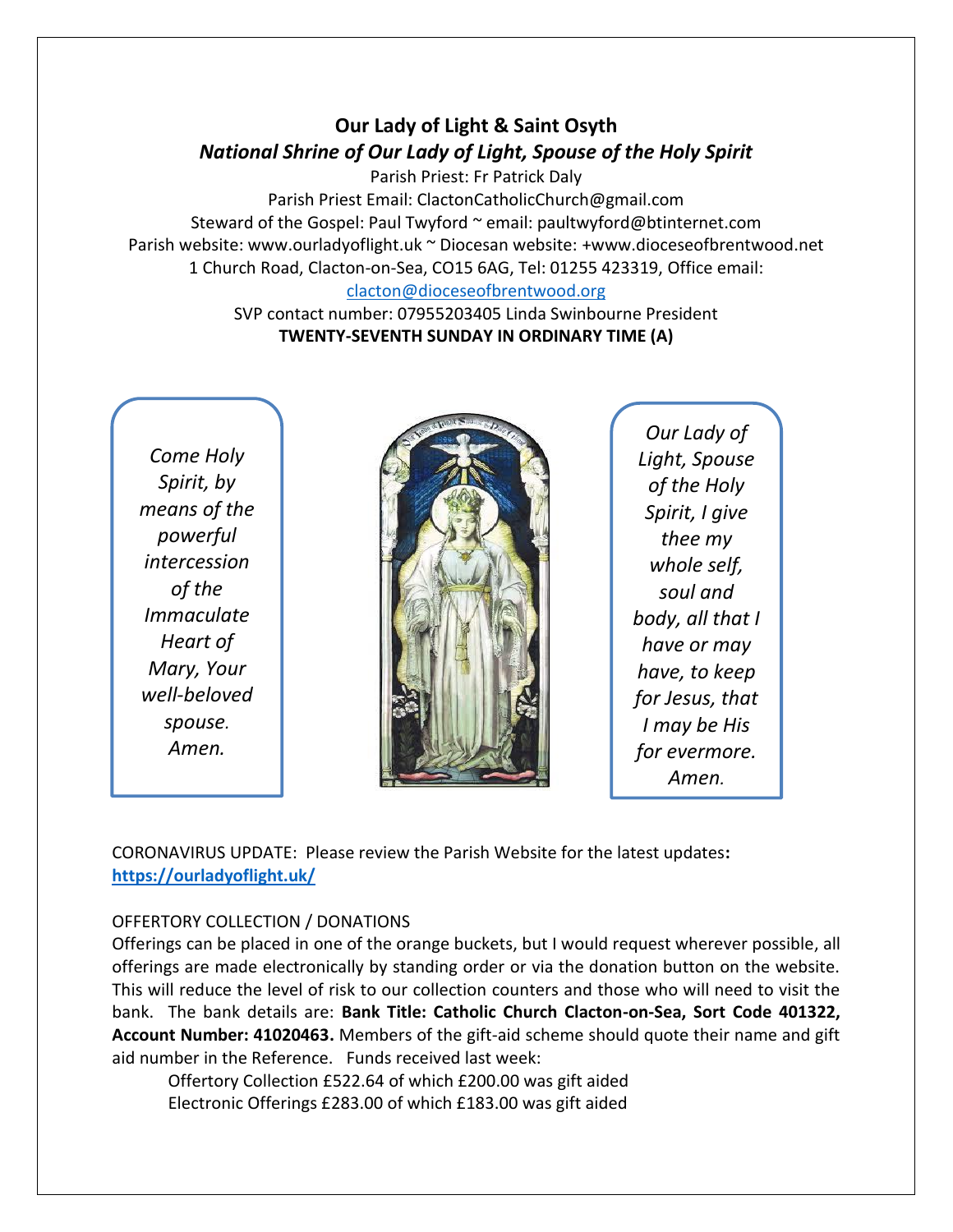SECOND COLLECTION HOME MISSION: Funds received last week:

Second Collection £193.97 of which £62.40 was gift aided.

Thank you for your generosity, for Gift Aiding your offerings, and for your support of the parish. Fr Patrick

UPDATE ON CHURCH ROOF: The repairs to the church roof have now been completed. The missing lead has been replaced by stainless steel which will last forever and has no scrap value. The cost of the repairs is £25000.00. The Parish is meeting the full cost of the works.

RESUMPTION OF PUBLIC MASS: Please follow the instructions of the Church Stewards and allow plenty of time before Mass starts to sanitize your hands and complete registration. Attendance at Mass is restricted to 50 people. **I would, therefore, ask that those who are able to attend Mass in the week to refrain from attending Mass at the weekends to allow others the opportunity.** Thank you for your understanding and co-operation. Fr Patrick.

GIFT AID ENVELOPES: There are 28 boxes of Gift-Aid envelopes at the back of the Church. Please collect your box ASAP.

SECOND COLLECTION PETER'S PENCE: This collection has been brought-forward from Holy Week to  $3<sup>rd</sup>/4<sup>th</sup>$  October. Black buckets will be out for this collection. You can also give via the donation button on the parish website or by a one-off electronic transfer.

CAFOD FAMILY FAST DAY: Friday 2<sup>nd</sup> October was Family Fast Day. You were invited to fast this day and to pass on the money you have saved to CAFOD. There will be a second collection the weekend 9<sup>th</sup>/10<sup>th</sup> October. You can also give via the donation button on the parish website or by a one-off electronic transfer.

### **MATTHEW 21:28-32**

The Gospel from Matthew continues the theme of God's vineyard. Jesus was addressing the Chief Priests and Pharisees, in response to their demand that he explained from what source he obtained the authority for His words and actions. The parable was Jesus' response to their demand. When the chief priests and the Pharisees heard this story, they would have immediately known that He was talking about them. Many scholars believe that this parable sealed Jesus' fate. It is believed that the chief priests and Pharisees decided at this point that Jesus must be killed.

In the parable, the landowner is God. The vineyard is 'the house of Israel'. The tenants are the Chief Priests and Pharisees. It was their job to care and look after God's people. The servants are the prophets sent by God as His messengers to His people. The produce of the vineyard is the good works demanded by God – to do the will of God in their lives. The landowner's son is Jesus Christ; sent by the Father to announce the Kingdom of God. The landowner's son is seized by the tenants and killed outside the walls of the vineyard. The Chief Priests and Pharisees would seize Jesus and have him crucified outside the walls of Jerusalem. Jesus is the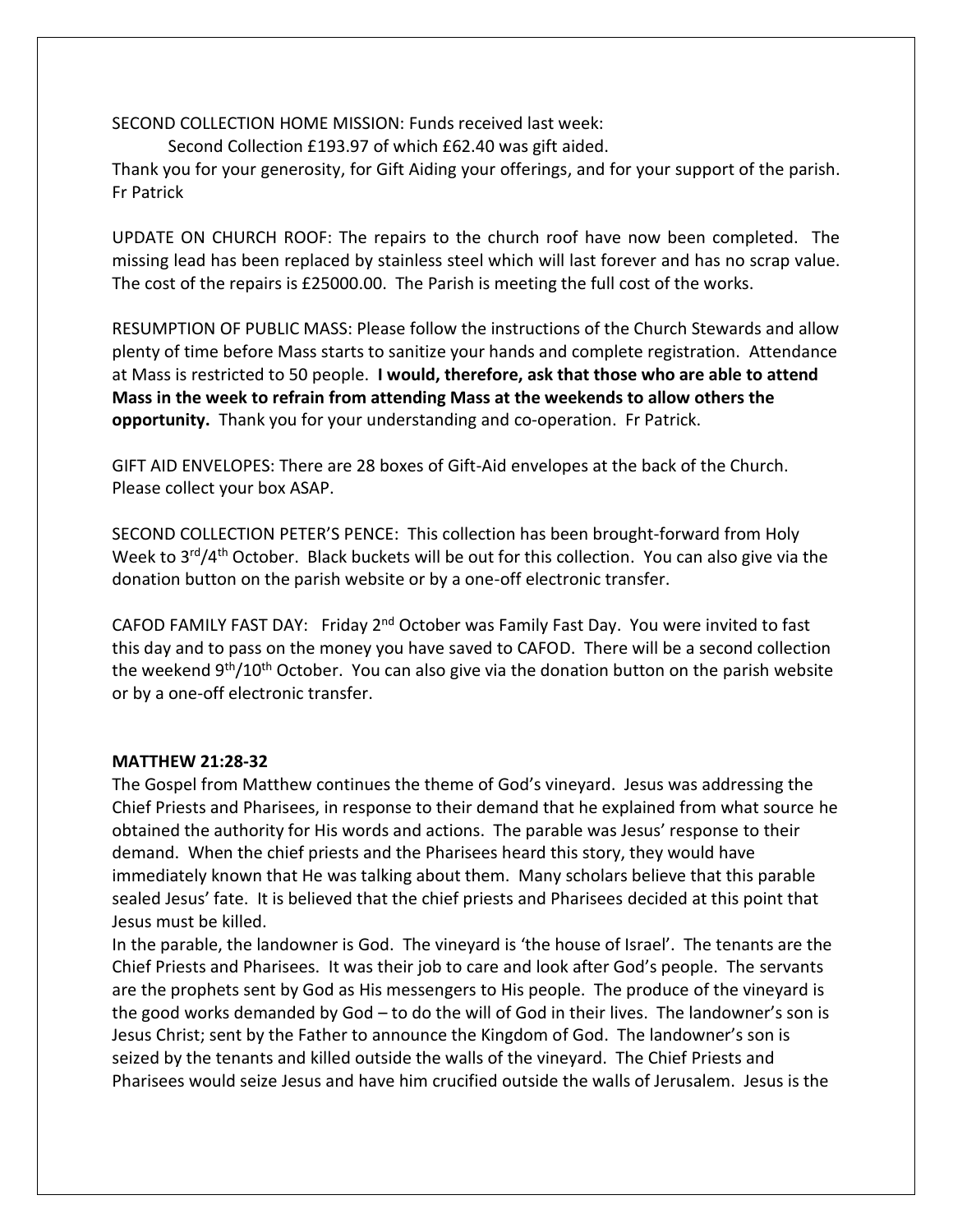stone rejected by the builders that through His death and resurrection would become the keystone of our salvation.

What does this parable mean to us today? We are the new tenants of God's vineyard – the Kingdom of God. He has given us His Only Son who died on a cross for our sins. He has given us freedom from sin and death. In response to God, we must bear fruit in our lives. Fruit that will build up the Kingdom of God on earth. We produce fruit in our lives by seeking the will of God in our lives. Each of us here present today has a unique and crucial task in the completion of the Kingdom of God on earth. We each have a part to play in God's plan of salvation for humanity.

How do we understand God's will? How do we obtain the strength to complete the will of God?

We discover the will of God through prayer and reading Holy Scriptures. We obtain the graces to complete His will, through acts of love and kindness; through the reception of the Sacraments, and most especially through the Holy Eucharist: The Body and Blood of Our Lord Jesus Christ.

| Saturday 3rd October                           | 9.30 am.             | <b>MASS: Bill Cross RIP</b>                                           |
|------------------------------------------------|----------------------|-----------------------------------------------------------------------|
| Saturday 3rd October                           | 11.00 am to 12 noon. | (Angela Cook)<br><b>SACRAMENT OF</b><br><b>RECONCILIATION: In the</b> |
|                                                |                      | presbytery garden.                                                    |
| Saturday 3rd October                           | 11.00 am to 1.00 pm. | Church open for private                                               |
|                                                |                      | prayer with Exposition of                                             |
|                                                |                      | the Blessed Sacrament.                                                |
| Saturday 4 <sup>th</sup> October               | 6.00 pm.             | MASS: Angela McDermott<br><b>RIP</b>                                  |
| Vigil Mass of the Twenty-                      |                      |                                                                       |
| Seventh Sunday in Ordinary                     |                      | (Hanna)                                                               |
| Time $(A)$ .<br>Sunday 4 <sup>th</sup> October | 8.30 am.             |                                                                       |
| Twenty-Seventh Sunday in                       |                      | <b>MASS: Thanksgiving</b><br>((Eileen Morley)                         |
| Ordinary Time (A)                              |                      |                                                                       |
| <b>Harvest Sunday</b>                          |                      |                                                                       |
| Sunday 4 <sup>th</sup> October                 | 10.30 am             | MASS: Sharon Twyford RIP                                              |
|                                                | <b>FAMILY MASS</b>   | (Paul Twyford)                                                        |
| Monday 5 <sup>th</sup> October                 | $9.30$ am.           | <b>MASS: Michael Palmer</b>                                           |
|                                                |                      | <b>Intentions</b>                                                     |
|                                                |                      | (Catherine O'Donovan)                                                 |
| Tuesday 6 <sup>th</sup> October                | 9.30 am.             | <b>MASS: James Nicholls</b>                                           |
| Memorial of Our Lady of the                    |                      | <b>Intentions</b>                                                     |
| Rosary                                         |                      | (D M Daly)                                                            |
|                                                |                      |                                                                       |

#### **MASSES WILL BE OPEN TO A MAXIMUM OF 50 PEOPLE IN THE CHURCH**